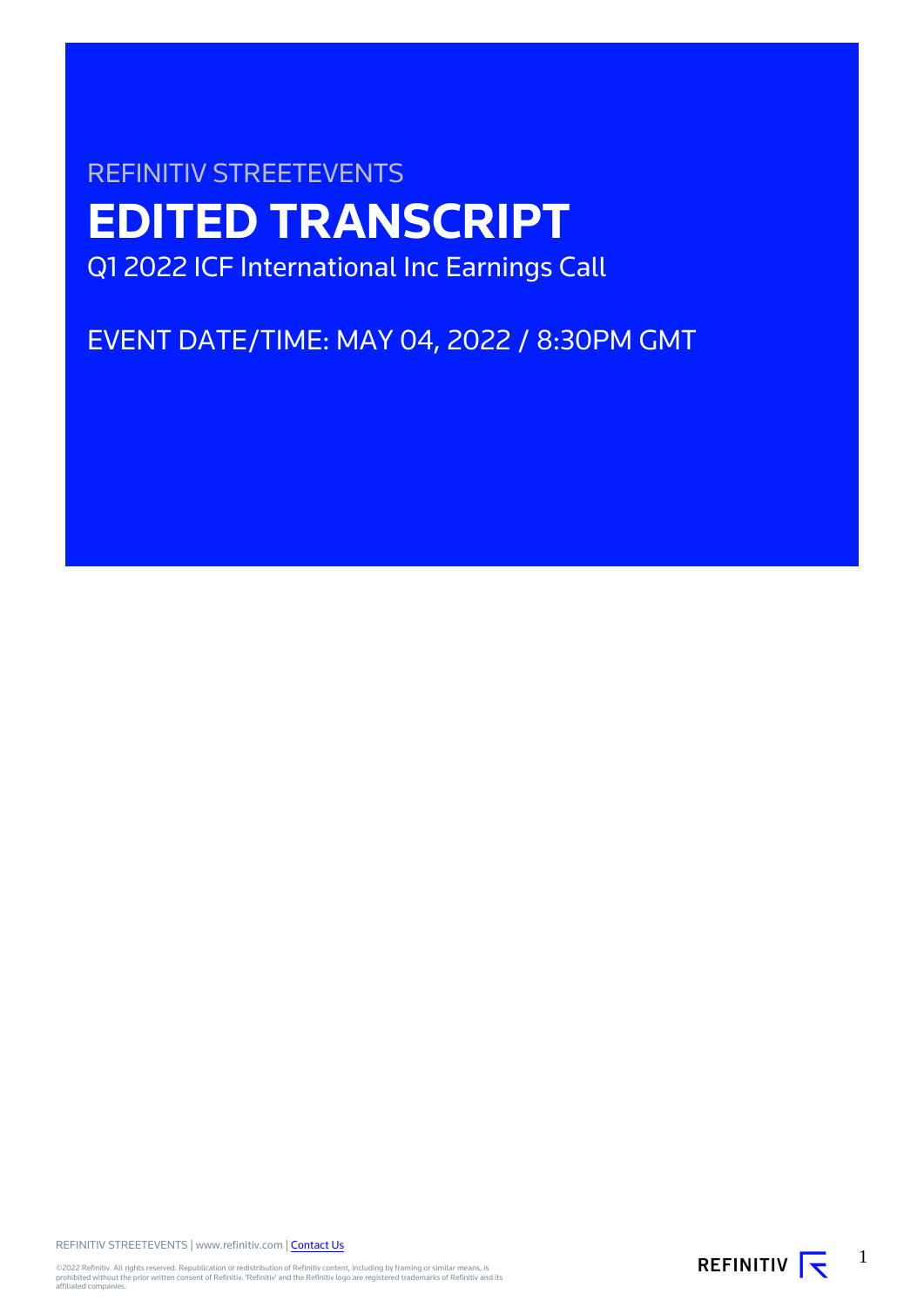## **CORPORATE PARTICIPANTS**

**Barry M. Broadus** ICF International, Inc. - Senior VP & CFO **John M. Wasson** ICF International, Inc. - Chairman of the Board, President & CEO

#### **CONFERENCE CALL PARTICIPANTS**

**Jasper James Bibb** Truist Securities, Inc., Research Division - Associate **Joseph Anthony Vafi** Canaccord Genuity Corp., Research Division - Analyst **David Gold** AdvisIRy Partners

# **PRESENTATION**

#### **Operator**

Welcome to the First Quarter 2022 ICF Earnings Conference Call. My name is Vanessa, and I will be your operator for today's call. (Operator Instructions) Please note that this conference is being recorded on Wednesday, May 4, 2022, and cannot be reproduced or rebroadcast without permission from the company. And now I would like to turn the program over to David Gold, Investor Relations. Sir, you may begin.

#### **David Gold AdvisIRy Partners**

Thank you, Vanessa. Good afternoon, everyone, and thank you for joining us to review ICF's first quarter 2022 performance. With us today from ICF are John Wasson, Chairman and CEO; and Barry Broadus, CFO. Joining them is James Morgan, Chief of Business Operations.

During this conference call, we will be making forward-looking statements to assist you in understanding ICF management's expectations about our future performance. These statements are subject to a number of risks that could cause actual events and results to differ materially, and I refer you to our May 4, 2022 press release and our SEC filings for the discussions of those risks.

In addition, our statements during this call are based on our views as of today. We anticipate that future developments will cause our views to change. Please consider the information presented in that light. We may, at some point, elect to update the forward-looking statements made today but specifically disclaim any obligation to do so.

I will now turn the call over to ICF's CEO, John Wasson, to discuss first quarter 2022 performance. John?

# **John M. Wasson ICF International, Inc. - Chairman of the Board, President & CEO**

Thank you, David, and thank you all for participating in today's call to review first quarter business and financial trends and discuss our business outlook. ICF's first quarter results represented a very strong start to the year, supporting outlook for considerable growth in 2022.

In terms of the key takeaways from our first quarter performance: First, we continue to build our position in high-growth markets. These markets, namely, IT modernization and digital transformation, public health, disaster management, utility consulting, together with our climate, environmental and infrastructure services are expected to account for approximately 70% of service revenue in 2022, up from around 65% at the end of 2021.

Second, we continue to drive margin improvement. Our adjusted EBITDA to service revenue expanded to 13.9%, while we continue to invest in people, technology and strategic initiatives to support our future growth.

And third, our business development results continue to support our long-term growth outlook. At the end of the first quarter, our trailing 12-month book-to-bill ratio was 1.27 and our business on the pipeline was a record \$7.9 billion, pointing to ICF substantial runway for future growth.

The strongest year-on-year revenue comparisons in the first quarter were in our federal government business, which was up 25%, reflecting organic growth across our growth markets and the acquisition of Creative Systems and Consulting, which we completed at the end of 2021.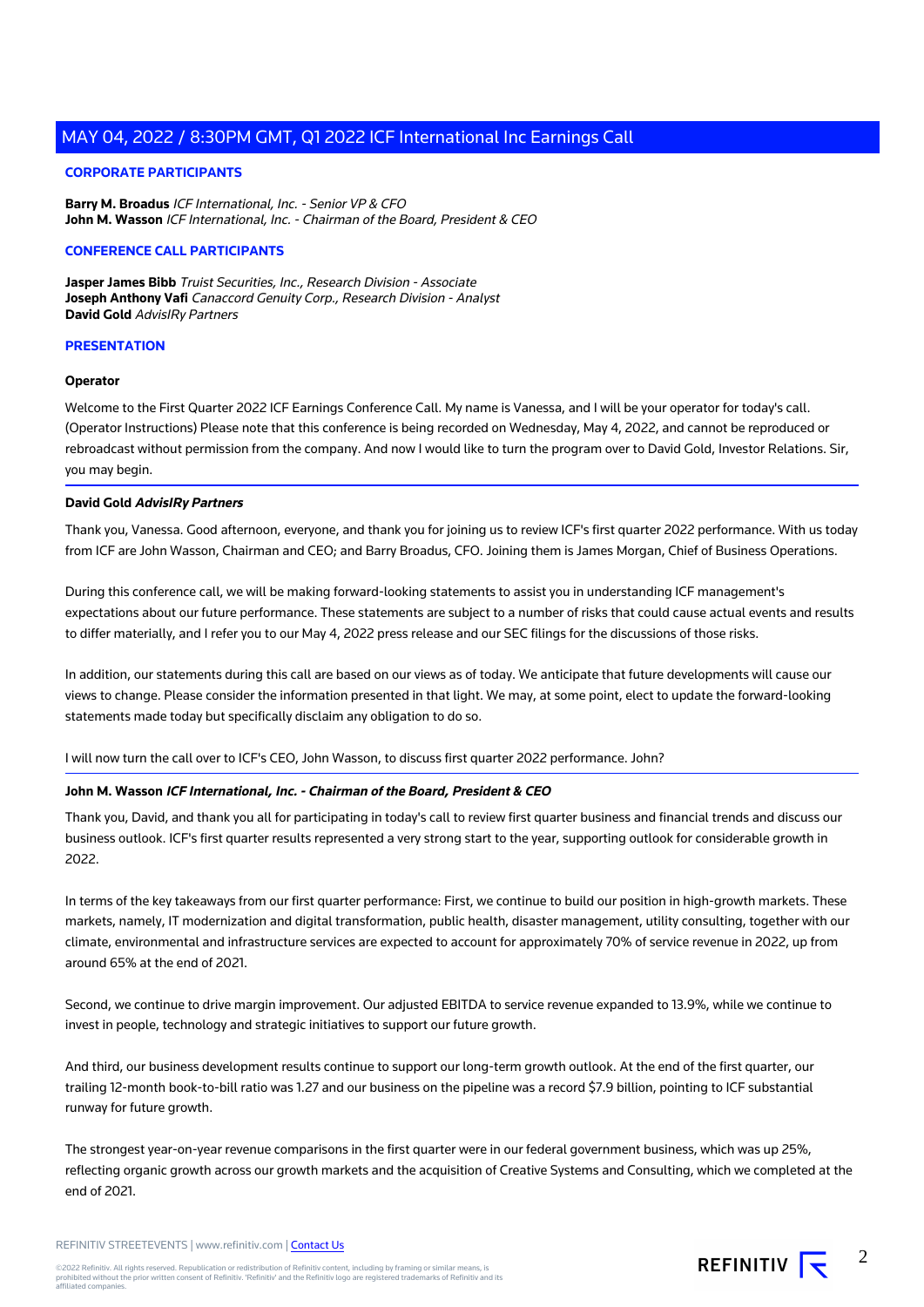As you'll recall, Creative is an IT modernization, digital transformation solutions provider to U.S. federal agencies that expanded our addressable market in 2 ways. First, it brought substantial expertise in Salesforce and Microsoft platforms that complement our ServiceNow and Appian capabilities, strengthening our qualifications for new awards. Second, it expanded our presence in several civilian agencies, including USDA and Treasury, where we see additional growth potential. The acquisition is performing well, in line with our expectations of mid-teens revenue growth, and we see significant opportunities for revenue synergies as we now offer leading practices supporting the most -- 3 most widely adopted low-code, no-code platforms in the U.S. federal government.

The passage of Omnibus Spending Package for fiscal year 2022 increased civilian spending opportunities by 8.9%. And with only 6 months left in the year, we are experiencing a very busy bid and proposal season. Additionally, we are closely monitoring the CDC's recently announced agency-wide modernization review that is expected to include the development of new systems and processes to deliver its science to the American public as well as facilitate its public health work.

In addition to the healthy Omnibus increases for fiscal year 2022, the President submitted his fiscal '23 budget request at Congress in March. And while it is far from passage, it does reflect the administration's priorities. These include a significant increase in federal health budgets with mandatory spending to prepare for the next pandemic, focus on child care, indicated by a considerable increase in funding at the Administration for Children and Families, and \$65 billion in IT spending across civilian agencies, all areas in which ICF has substantial domain expertise and cross-cutting implementation capabilities.

We also saw strong year-on-year growth of 14% in revenues from state and local government clients which represented both our work in the disaster management arena and our climate, environmental and infrastructure services. ICF continued to execute effectively on key disaster recovery contracts in Texas and Puerto Rico, as well as on recent contracts and extensions related to more recent storms. Further, ICF currently is working on mitigation efforts for over 30 clients in 14 states with first quarter wins in Washington, South Carolina, New York, Oregon and Virginia, expanding our geographic footprint.

The Department of Housing and Urban Development recently announced more than \$2 billion in CDBG Disaster Recovery and Mitigation Funding for disasters that occurred during 2020. ICF is already doing disaster recovery work in 7 of the 10 states receiving funding. And during Q1, we won several small-scale preliminary assignments related to planning for these awards.

Also, we continued to provide our state and local clients with climate, environmental and infrastructure advisory services. In Q1, we won additional work helping clients identify opportunities for securing climate resilience and clean energy funding available through the Infrastructure Investment and Jobs Act, and we were awarded new permitting assignments for energy infrastructure upgrades and development initiatives.

Revenues from international government clients were lower year-on-year due to the completion of the short-term project with significant pass-through revenues that drove exceptional growth in this client category in 2021. Excluding that contract, revenues were similar to year-ago first quarter levels, even though our event work for the European Union has not fully recovered from pandemic impacts.

We continue to win new multiyear contracts with a [diverse array] of European Commission and U.K. government clients in the areas of training and capacity building, research and evaluation, and communications that address a range of subject matters, including energy and climate, water, agricultural and food systems, education, human health and social policy.

Moving to our commercial client category. Revenues declined to 6.7% year-on-year as commercial marketing services remained pressured by the impacts of the pandemic and the slower-than-expected recovery of our clients in the hospitality and travel industries. Marketing services represented approximately 7% of ICF's total first quarter revenues.

We did gain traction and delivered growth in both aviation and utility consulting in Q1 by leveraging the deep engagement expertise in these businesses to win new contracts. Notably, aviation consulting continued its year-on-year progress, winning additional work with existing clients and adding new clients. The strong policy focus in both the U.S. and European Union on decarbonization and sustainable aviation has been a business driver.

REFINITIV STREETEVENTS | www.refinitiv.com | [Contact Us](https://www.refinitiv.com/en/contact-us)

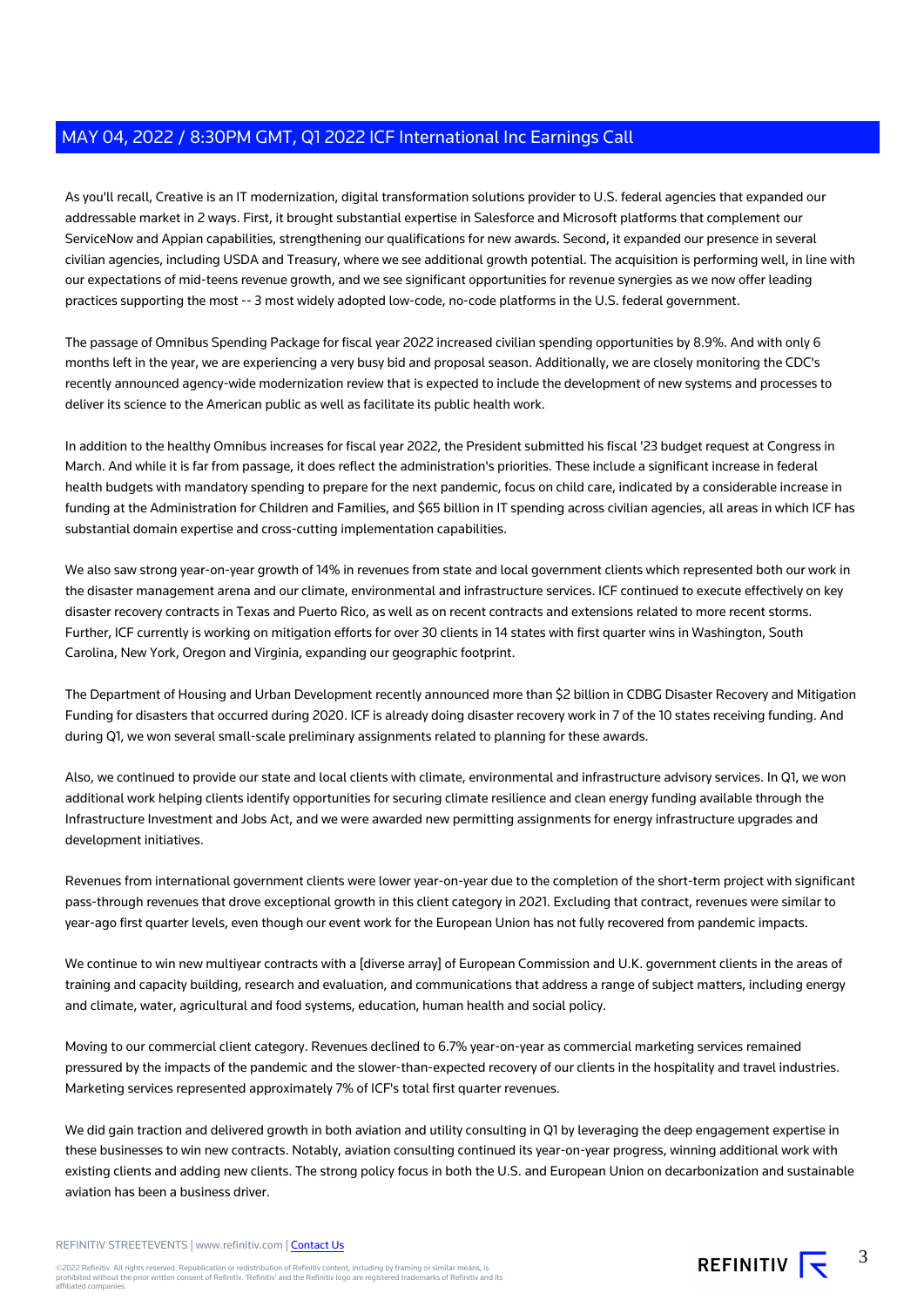The major growth area within our commercial business is energy markets, which accounted for 60% of first quarter commercial revenues. As expected, we saw modestly lower first quarter revenue comparisons given the timing of the startup and wind down of various programs as well as our exceptional 12% growth in the first quarter of 2021. In this year's first quarter, revenue from energy efficiency programs increased 1.3% and energy markets advisory work was steady year-on-year, but the timing of projects in our environmental and infrastructure business caused lower first quarter comparisons in that client category. For the full year, we expect mid-single-digit growth -- revenue growth for our commercial energy markets business, with higher year-on-year comparisons in the second half.

Currently, ICF is executing on more than 200 energy efficiency programs for 55 utilities nationwide, and the pipeline remains strong for energy efficiency as well as our other core services to utilities, including beneficial electrification, flexible load management, and consulting. In fact, several utility clients have expanded their energy efficiency goals to include greenhouse gas reductions, and we recently won an implementation contract with utility for the remote management of thermostats.

Overall, there's been a noticeable uptick in demand for us to analyze more complex issues for utility clients, encompassing energy efficiency objectives, decarbonization goals, electric vehicle programs, and their impact on grid reliability. Additionally, as utility clients efficiently emphasize equity, disadvantaged communities, [and] workforce development, there are increasing opportunities for us to leverage ICF's global expertise in human services.

In the first quarter, ICF continued to win new environmental services work with utilities and renewable energy developers in the areas of construction and compliance monitoring for energy infrastructure projects and the environmental studies for large offshore wind projects. Also, we were awarded several climate advisory contracts in the first quarter to work for large utilities and commercial clients on projects to ensure that energy systems are resilient to extreme weather, programs that support clean energy usage, and the development of climate action plans.

To sum up, in the first quarter, we continued to expand our capabilities, backlog and pipeline in key growth areas, which we expect to progressively increase as a percentage of ICF service revenue in the periods ahead, supporting our expectations for substantial growth in 2022 and beyond.

Now I'll turn the call over to Barry Broadus, our CFO, for a financial review. Barry?

# **Barry M. Broadus ICF International, Inc. - Senior VP & CFO**

Thank you, John, and good afternoon, everyone. I'm very pleased to be part of the ICF team and to report on such strong financial results during my first quarter as CFO.

To start, our 2022 first quarter total revenue increased 9.2% to \$413.5 million, which is inclusive of organic revenue growth of approximately 5%. Service revenue increased 8.9% to \$304.6 million. These year-over-year comparisons were mainly driven by the robust performance of our federal and state and local government businesses. This quarter's pass-through revenue accounted for 26.3% of total revenue, which is in line with the first quarter of 2021 and within the range we expect for full year of 2022.

Our gross profit totaled \$155.3 million, an increase of 6.1% compared to the first quarter of 2021. Gross margin on total revenue was 37.6% compared to 38.7% last year. Gross margin on service revenue was 51% compared to 52.4% a year ago. As we discussed in the first quarter of 2021, we realized significant gross margin benefits, primarily from the timing of several fixed-price energy efficiency contracts, which drove gross margin variance. This year's first quarter gross margin is consistent with what we would expect for the balance of the year.

Indirect and selling expenses, while up in dollars by 6.8%, were 180 basis points lower as a percentage of service revenue on an adjusted basis due to our increased scale and actions we have taken to reduce our non-labor expenses. We have also made investments to streamline our systems and processes that will yield cost savings in future periods.

EBITDA increased 4% to \$37.9 million as compared to \$36.4 million in the first quarter of 2021. Excluding special charges totaling \$4.4

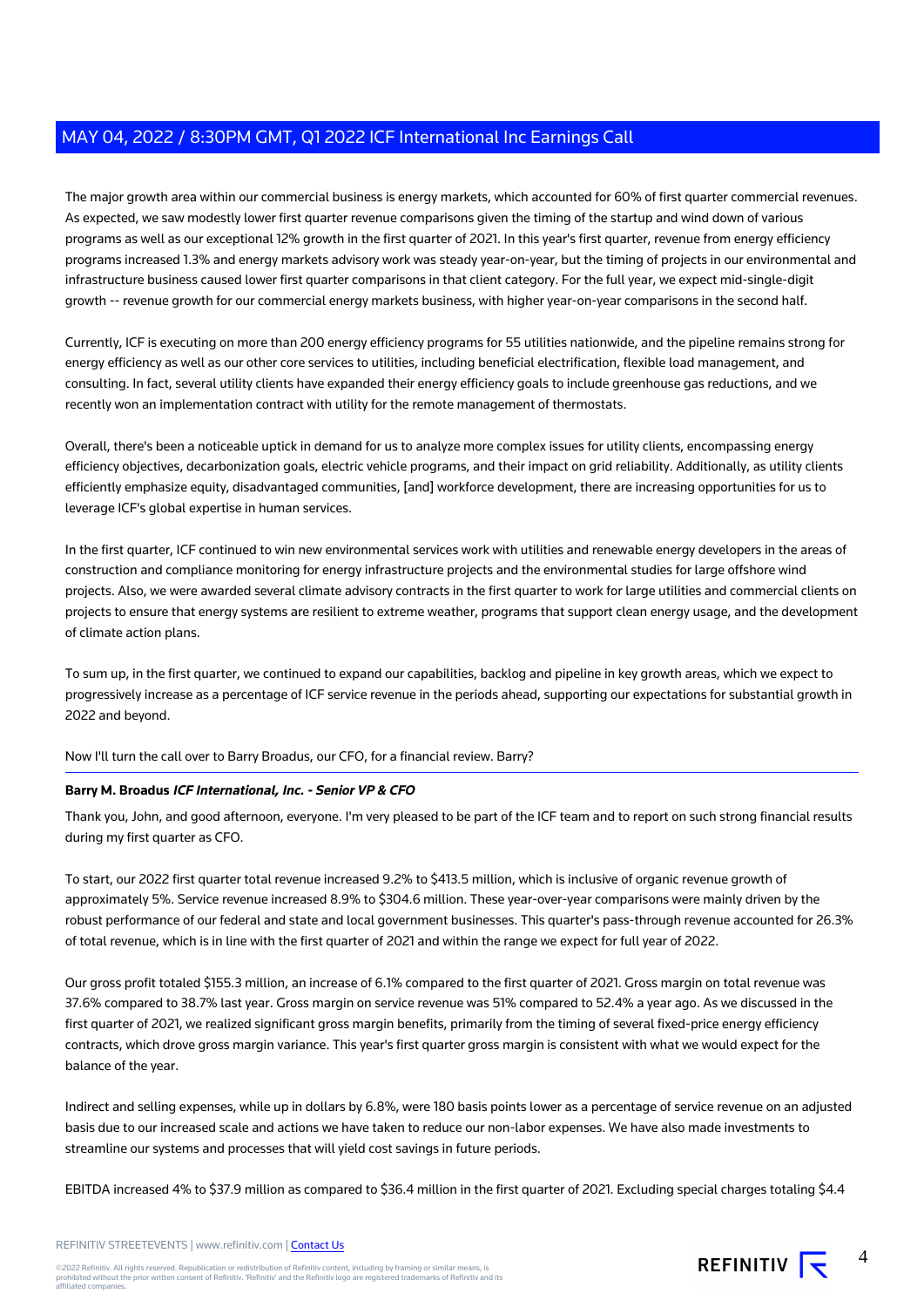million related to our new headquarters, M&A and severance expense, adjusted EBITDA outpaced our revenue growth, increasing 12.1% to \$42.3 million from \$37.7 million in last year's first quarter.

Several factors contributed to our 13.9% adjusted EBITDA to service revenue margin, including a favorable revenue mix, high utilization levels and our increased scale, as we benefit from past action to consolidate office space and realize operating efficiencies. We are confident in our ability to progressively increase EBITDA margins over the next several years while reinvesting in our business.

Operating income was \$27.7 million compared to \$28.1 million in the first quarter of 2021, reflecting the same factors impacting our gross margins. Our tax rate was 27.5%, which is line with our expectations and similar to 2021.

Net income totaled \$17.9 million and diluted EPS was \$0.94 per share in the first quarter. This includes \$0.17 per share of tax-affected special charges, of which \$0.12 represented M&A and previously disclosed facility-related charges. This compares to net income of \$18.4 million or \$0.96 per share last year. which included \$0.05 of tax-affected special charges. On a non-GAAP basis, which excludes the impact of special charges and amortization of intangibles, EPS increased 15.9% to \$1.31 per share.

Moving to the cash flow statement and balance sheet, we used \$7 million of cash for operations, which is comparable to our historical first quarter results. Capital expenditures were \$6.5 million, which included investments in our new headquarters. Days sales outstanding for the first quarter were 79 days compared to 80 days in the similar period last year. Our debt at the end of March was \$459.8 million compared to \$421.6 million at the end of 2021, mainly reflecting seasonality as well as the integration of our Creative acquisition, which had a short-term impact on our billing and collections. Our net leverage ratio at the end of March was 3.15x, which reflects the acquisition of Creative on December 31, 2021.

In regards to our capital deployment strategy, we will continue to prioritize investment in organic growth initiatives, acquisitions, issue dividends and continue with our share buyback program, and use excess capital to delever the company. We will remain disciplined as we manage our capital with an eye towards ensuring capital efficiency towards optimizing the long-term intrinsic value of the company.

In the first quarter of 2022, we repurchased 176,375 shares for \$17 million to offset the dilution from our employee incentive programs. Today, we declared a quarterly cash dividend of \$0.14 per share payable on July 14, 2022, to the shareholders of record on June 10, 2022.

On our last earnings call, we mentioned the cadence of our financial performance this year will be largely balanced between the first and second half of 2022. After high single-digit service revenue growth achieved in the first quarter, we expect double-digit service revenue growth beginning in the second quarter.

For modeling purposes, the following metrics remain our expectations for 2022. Our depreciation and amortization expense is expected to be in the range of \$20.7 million to \$22.7 million for the full year 2022. Our amortization of intangibles should be in the range of \$18.5 million to \$19 million. Our full year interest expense will be in the range of \$10 million to \$12 million. And our full year tax rate will be approximately 28%. We expect a fully diluted weighted average share count of approximately 19.1 million for 2022. And capital expenditures are anticipated to be between \$33 million and \$37 million, including approximately \$15 million of expenses related to onetime leasehold improvement costs associated with the new Reston headquarters. Our 2022 operating cash flow is forecast to be \$130 million.

In closing, this is a great time to join ICF, given our unique position in the marketplace and strong growth prospects ahead. I look forward to meeting you at our upcoming Investor Day later this month in New York.

And with that, I'll turn the call back over to John. Thank you.

# **John M. Wasson ICF International, Inc. - Chairman of the Board, President & CEO**

Thank you, Barry. We are looking ahead to double-digit revenue growth and strong margin performance in full year '22. And we are pleased to reaffirm the guidance we provided with our year-end 2021 results. At the midpoint of the guidance range, as noted in today's release, we expect service revenue for 2022 to increase by 12%, adjusted EBITDA margin on service revenue to be 13.9% and GAAP EPS

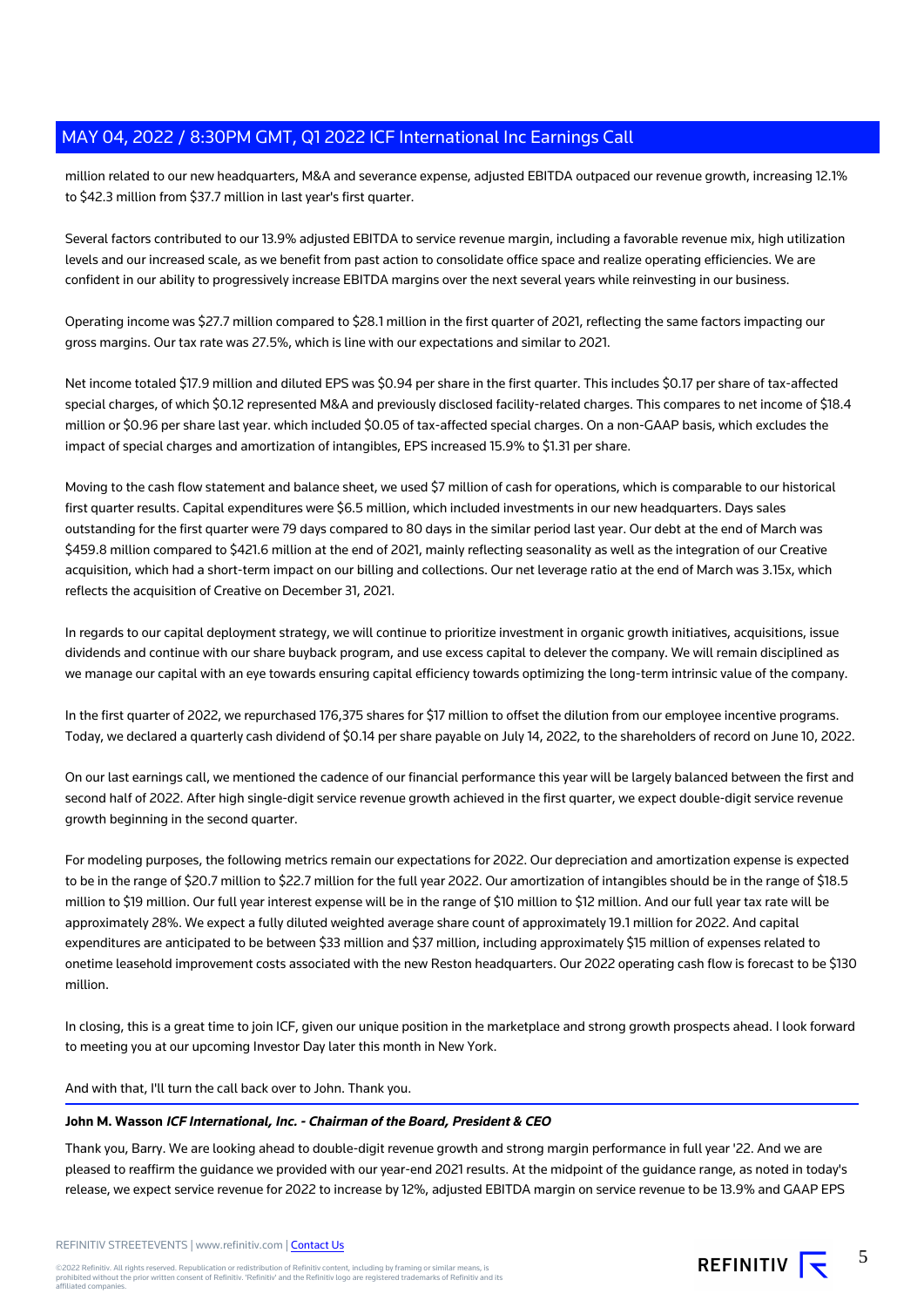and non-GAAP EPS to be up 15% and 10%, respectively, all compared to 2021.

Operating cash flow is expected to be approximately \$130 million for the year, up 18% year-on-year. We consider this performance to represent an inflection point for ICF, demonstrating our strong position in key growth markets as well as our expanding addressable market.

Our Investor Day on May 25 in New York will feature presentations and panels that will provide greater insight into the growth drivers ahead for ICF as well as additional insight into the impact of our work. Please direct any questions to Lynn Morgen. We certainly hope to see you all there.

With that, operator, I'd like to now open the call to questions.

# **QUESTIONS AND ANSWERS**

#### **Operator**

(Operator Instructions) I see we have our first question from Tobey Sommer with Truist Securities.

# **Jasper James Bibb Truist Securities, Inc., Research Division - Associate**

This is Jasper Bibb on for Tobey. Some of your federal peers with more of a defense focus described a slowdown in tasking during the first quarter. Is that something that you were seeing given your mix? And have you seen customer activity improve in April and May after we got the budget?

# **John M. Wasson ICF International, Inc. - Chairman of the Board, President & CEO**

I wouldn't say that we saw a slowdown in tasking in Q1. I think we had -- the businesses remained steady. And as I said, we certainly have seen a pickup and are very busy on the business development and the proposal front. But I think our tasking and our awarding of funding has been pretty steady. I don't think we've seen a slowdown.

#### **Jasper James Bibb Truist Securities, Inc., Research Division - Associate**

Then I wanted to follow up on the decline in energy market revenues during the quarter. Could you just provide a bit more color on what drove that decline? And are you expecting some of those delayed projects to pick back up again in 2Q or in the latter half of the year?

#### **John M. Wasson ICF International, Inc. - Chairman of the Board, President & CEO**

Yes. I think -- look, as I said in our remarks, I think we certainly expect for the year that the commercial energy business will grow at least mid-single digits for the year. I think the first quarter results was due really to the timing around kind of wind down of certain projects and the kickoff of new projects in our environment and infrastructure business. It was not unexpected. I think we knew that we would be winding down certain projects and starting up others. And so that's really what drove the Q1 results.

I think given the pipeline and backlog, as I said, we certainly expect at least mid-single-digit growth there. I think we'll have a much stronger second half of the year in our commercial energy business, given the trends and the awards.

#### **Jasper James Bibb Truist Securities, Inc., Research Division - Associate**

No, that makes sense. And then last question for me is just hoping you could update us on the pace of RFP activity for disaster work in Puerto Rico. And do you think there's still a meaningful pipeline of work in that area of the bid, given more a couple of years into that funding being obligated now?

#### **John M. Wasson ICF International, Inc. - Chairman of the Board, President & CEO**

I think that our pipeline for disaster recovery is quite robust. And as we said in our remarks, I mean, the state and local business grew 14 -- or certain level of businesses grew 14% in Q1. Obviously, disaster recovery is a key part of that growth, driving that growth. And so - and certainly, the pipeline there remains robust. I think we still have material opportunities in front of us in Puerto Rico.

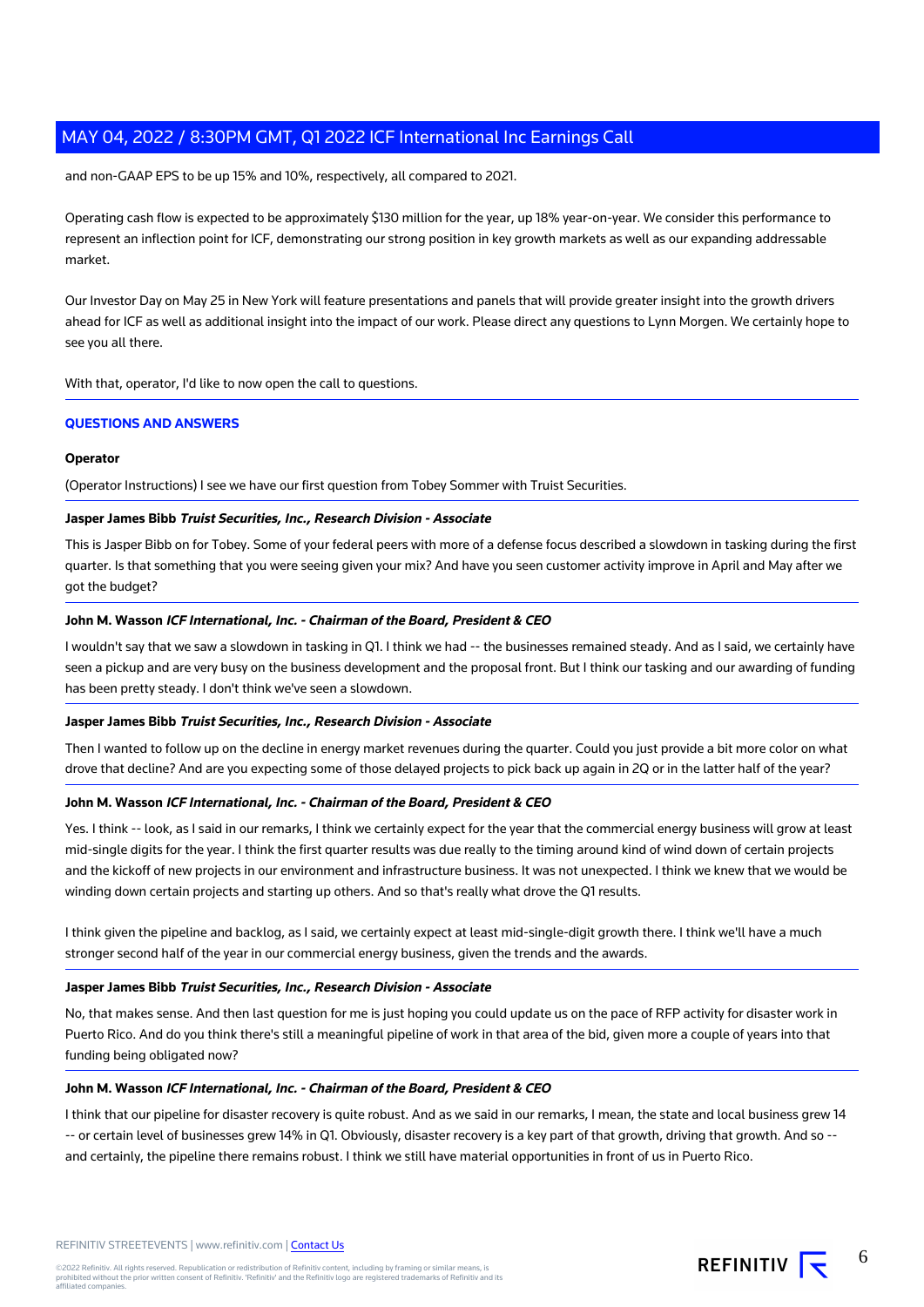And as I noted in my remarks, we certainly are seeing a bevy of opportunities on the mitigation front around the country. And I think that's a long-term trend that's here to stay. And so certainly, the disaster recovery remains one of our key growth markets. We have a robust pipeline. I certainly expect that we'll see material opportunities there as we look forward.

## **Jasper James Bibb Truist Securities, Inc., Research Division - Associate**

Congrats on the nice start to the year here.

## **John M. Wasson ICF International, Inc. - Chairman of the Board, President & CEO**

Thank you.

#### **Operator**

We have our next question from Joe Vafi with Canaccord.

# **Joseph Anthony Vafi Canaccord Genuity Corp., Research Division - Analyst**

Nice results here in Q1. I was wondering if we could drill down a little bit into the supply side. I know you said there was higher utilization that help margins. Was that -- just get a backdrop here of hiring versus utilization going higher, how you're managing that, especially given kind of the inflationary outlook here for wages. And then I have a follow-up.

# **John M. Wasson ICF International, Inc. - Chairman of the Board, President & CEO**

Well, sure. I mean, I think, Joe, we've talked in the past about recruiting and utilization. I think we certainly are pleased with the strong utilization within the company. Obviously, as we're growing nicely as we are, that certainly can help provide the work to maintain that high utilization as we go forward.

And so I think we'll be able to consistently do that. I do think, to your point, we are in a people business, we need to add the head count. We are expecting 7% organic growth here, which would imply we need to add 6%, 6.5% more staff to meet that growth. As we talked about on prior calls, we are investing significantly in recruiting and I have confidence we'll be able to recruit that staff and bring them on board in a timely way. I'm not going to kid you, it's a very competitive market, and it's a challenging market. But as we talked about in our -- I think in our fourth quarter call last year, we grew 6.4% and we'll be able to hire 5.5% or 6% more staff to meet that. So I think we're generally confident on the recruiting such that we can hire the staff.

To your point on wage inflation and those issues, I mean, we're -- like every business in America, we're experiencing wage pressures and higher wages and have had to increase our wage expense, both in terms of various aspects of profits and salaries, retention awards. As I've talked about, I mean, I think we generally believe that we'll be able to manage those, both through passing those costs through in our rates through time in a timely way. And as we've also talked about, I mean, we are continuing to have savings in travel and entertainment. We've taken steps to reduce our facility footprint. And so some of the savings there are certainly being reinvested back into the people and allowing us to stay competitive on the compensation front, but without having to impact our profitability.

And so I guess that's a long-winded answer, but I think we're managing that as well as we can and are generally doing a good job. And I think at end of the day, I'm confident we'll be able to meet our recruiting goals and find the talent we need.

# **Joseph Anthony Vafi Canaccord Genuity Corp., Research Division - Analyst**

Sure. And then just to follow-up. I mean, your IT footprint is getting bigger, which is great, I think. It would just be interesting to get a kind of a lay of the land if it's big enough now, you can kind of see some of the differences in some of the IT work versus just some of the more program management stuff with your government clients. How is attracting and retaining talent in each of those, the IT versus the non-IT segment? And then any differences you're seeing in RFP activity or changes in each of those sectors versus, say, 6 months ago?

#### **John M. Wasson ICF International, Inc. - Chairman of the Board, President & CEO**

Yes. I think that -- well, certainly, you're correct that IT, IT modernization is certainly becoming a more and more material portion of our business. It's certainly one of our significant key growth drivers, there's significant opportunity there. And over the last 2 to 3 years, both through our inorganic efforts to grow the business and the 2 or 3 acquisitions we've done, we certainly have scale now in IT